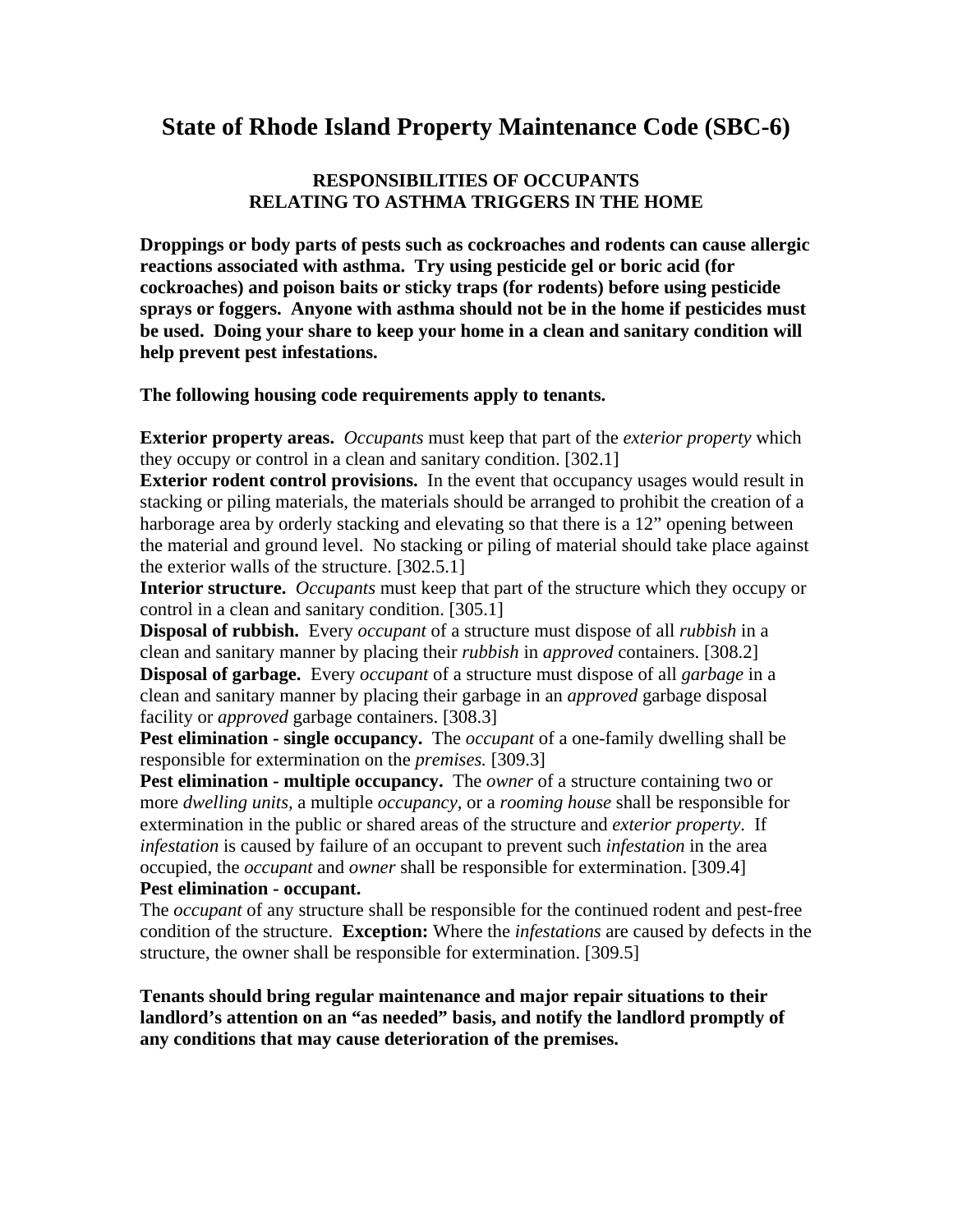### **State of Rhode Island Property Maintenance Code (SBC-6)**

#### **RESPONSIBILITIES OF PROPERTY OWNERS RELATING TO ASTHMA TRIGGERS IN THE HOME**

#### **MOISTURE/MOLD**

**Water is a precondition for mold, insects, rodents and dust mites all of which are linked with allergies and asthma. Water is also the most important factor affecting durability of a home and maintenance costs. Maintain your property in sound condition, good repair, and weather tight in accordance with the following housing code requirements to prevent water damage and moisture intrusion.** 

**Grading and drainage.** All *premises* must be graded and maintained to prevent the accumulation of stagnant water outside or within any structure. [302.2]

**Exterior walls.** All exterior walls must be free from holes, breaks, and loose or rotting materials; and maintained weatherproof. [304.6]

**Roofs and drainage.** The roof and flashing must be sound, tight and not have defects that admit rain. Roof drainage must be adequate to prevent dampness or *deterioration* in the walls or interior portions of the structure. [304.7]

**Window, skylight and door frames.** Every window, skylight, door and frame must be kept in sound condition, good repair and weather tight. [304.13]

**Basement hatchways.** Every *basement* hatchway must be maintained to prevent the entrance of rodents, rain and surface drainage water. [304.15]

**Plumbing systems and fixtures.** All plumbing fixtures must be properly installed and maintained in working order, and kept free from obstructions, leaks and defects to be capable of performing the function for which they were designed. [504.1]

**Water supply.** The water supply system must be installed and maintained to provide a supply of water to plumbing fixtures, devices and appurtenances in sufficient volume and at pressures adequate to enable the fixtures to function properly, safely, and free from defects and leaks. [505.3]

**Sanitary drainage system maintenance.** Every plumbing stack, vent, waste and sewer line must function properly and be kept free from obstructions, leaks and defects. [506.2]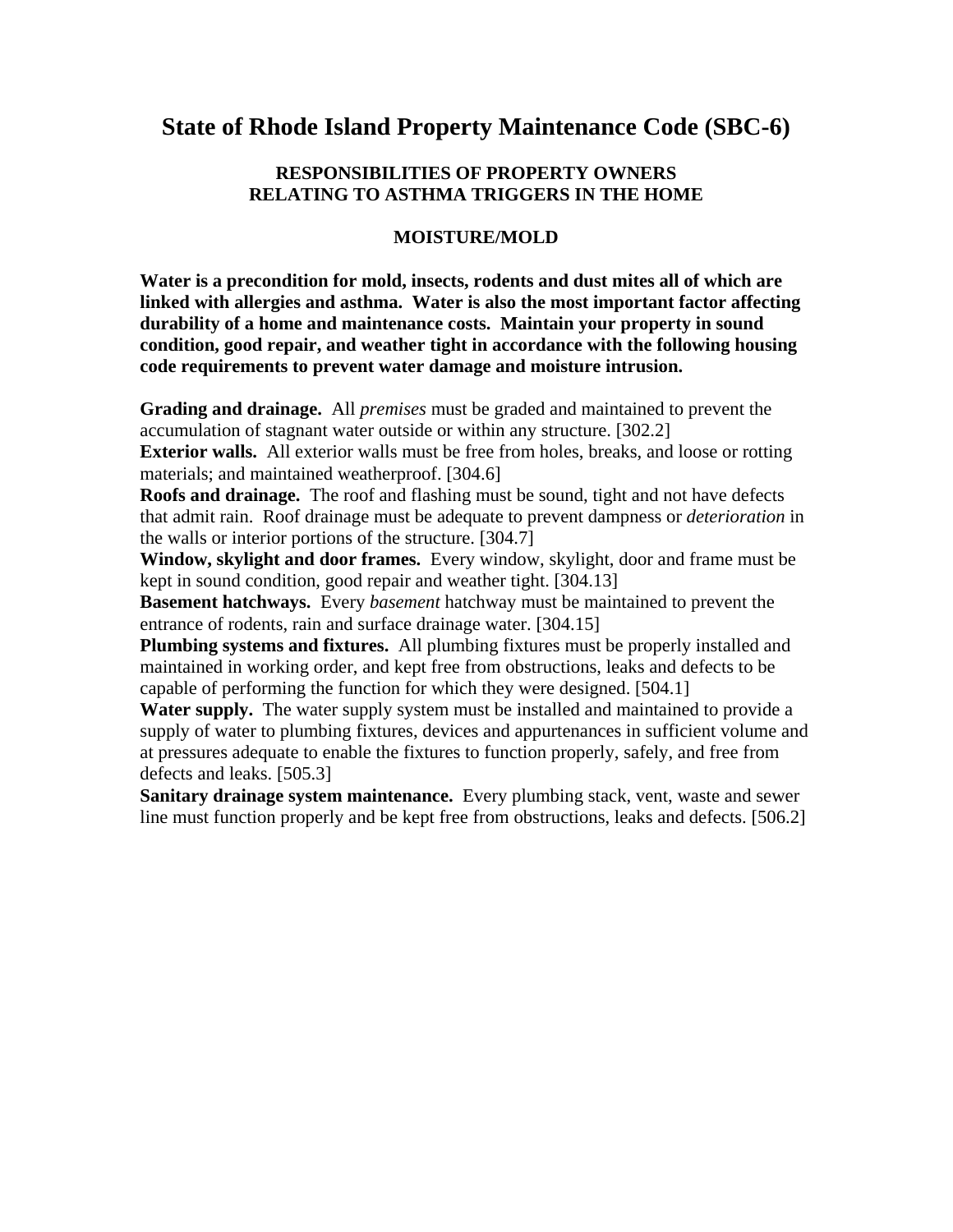#### **INADEQUATE VENTILATION**

**Poor ventilation can damage property and cause health problems for residents. Inadequate ventilation and gas irritants associated with combustible appliances that burn fuel can trigger asthma. Maintain your property in accordance with the following housing code requirements to improve indoor air quality.** 

**Exhaust vents.** Pipes, ducts, conductors, fans or blowers must not discharge gases, steam, vapor, hot air, grease, smoke, odors or other gaseous particulate wastes directly upon abutting or adjacent public or private property or that of another *tenant*. [302.6] **Openable windows.** Every window, other than a fixed window, must be easily openable and capable of being held in position by window hardware. [304.13.2]

**Habitable spaces.** Every *habitable space* must have at least one window of *approved*  size facing directly to the outdoors or to a court. [401.1] Every habitable space must have at least one openable window. [403.1]

**Bathrooms and toilet rooms.** Every *bathroom* and *toilet room* must comply with the *ventilation* requirements for *habitable spaces* as required by Section 403.1, except that a window is not required in such spaces equipped with a mechanical *ventilation* system. Air exhausted by a mechanical *ventilation* system must be exhausted to the outdoors and shall not be recirculated. [403.2]

**Clothes dryer exhaust:** Clothes dryer exhaust systems must be independent of all other systems and must be exhausted outside the structure in accordance with the manufacturer's instructions. **Exception:** Listed and *labeled* condensing (ductless) clothes dryers. [403.5]

**Water heating facilities.** A gas burning water heater must not be located in any *bathroom, toilet room, bedroom* or other occupied room normally kept closed, unless adequate combustion air is provided. [505.4]

**Residential occupancies.** *Dwellings* must be provided with heating facilities capable of maintaining a room temperature of 68 F in all *habitable rooms, bathrooms* and *toilet rooms*. Cooking appliances shall not be used to provide space heating to meet the requirements of this section. [602.2]

**Mechanical appliances.** All mechanical appliances, fireplaces, solid fuel-burning appliances, cooking appliances and water heating appliances must be properly installed and maintained in a safe working condition to be capable of performing the intended function. [603.1]

**Removal of combustion products.** All fuel-burning equipment and appliances shall be connected to an *approved* chimney or vent. [603.2]

**Unvented portable space heater.** Unvented flame space heaters are prohibited in any dwelling or dwelling unit. No owner or occupant should install, operate, or use a space heater employing a flame that is not vented outside the structure in an approved manner. [603.2.1]

**Combustion air.** A supply of air for complete combustion of the fuel and for *ventilation* of the space containing the fuel-burning equipment must be provided for the fuel-burning equipment. [603.5]

**Duct systems.** Duct systems must be maintained free of obstructions and shall be capable of performing the required function. [607.1]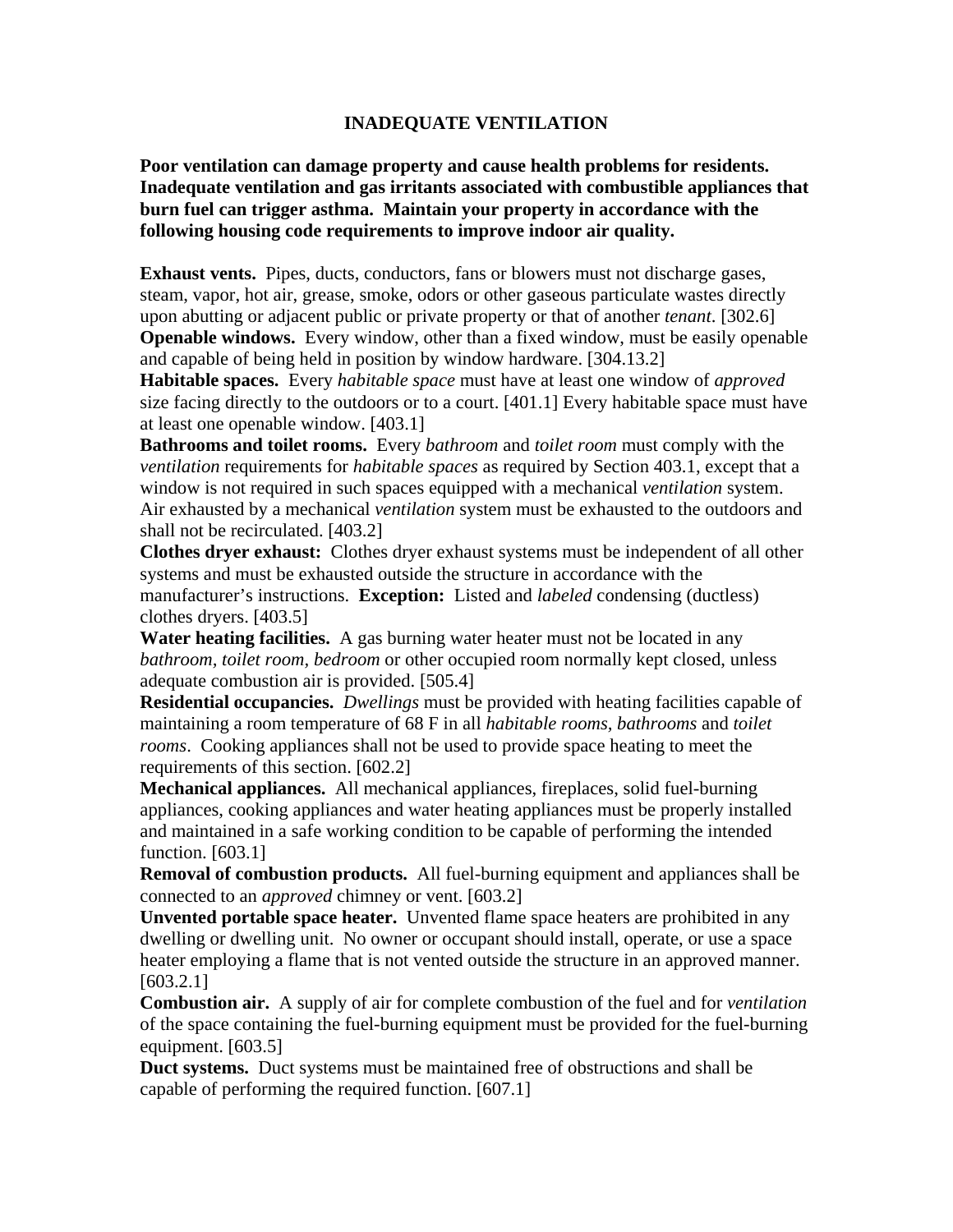#### **PESTS**

**Insects and rodents can damage property, contaminate food, carry infectious disease, and make allergies and asthma worse. The most effective strategy for eliminating pests is to properly identify and repair the structural source of infestation, block pest entries, and eliminate sources of pet food and water. The following housing code requirements will help prevent pest intrusion. Use Integrated Pest Management (IPM) best practices once sources of food, water and entry are eliminated.** 

**Grading and drainage.** All *premises* must be graded and maintained to prevent the accumulation of stagnant water outside or within any structure. [302.2]

**Weeds.** All *premises* and *exterior property* must be maintained free from weeds or plant growth in excess of a height set by your city/town not including cultivated flowers and gardens. [302.4]

**Rodent harborage.** All structures and *exterior property* must be kept free from rodent harborage and *infestation*. Where rodents are found, they must be promptly exterminated by *approved* processes which will not be injurious to human health. After extermination, proper precautions must be taken to eliminate rodent harborage and prevent reinfestation. [302.5]

#### **Sanitary rodent control provisions.** [302.5.1]

1. Every window located at or near ground level, used or intended to be used for ventilation, and every other opening located at or near ground level which might provide an entry for rodents, must be supplied with adequate screens or other devices that will prevent their entrance.

2. Every dwelling or accessory structure and the premises upon which they are located must be rodent-proofed and maintained to prevent rodents' harborage.

3. All openings in the exterior walls, foundations, basement, ground or first floors, and roofs which have a ½" diameter or more opening must be rat-proofed in an approved manner if they are within 48" of the existing exterior ground level immediately below those openings, or if they may be reached by rats from the ground by climbing unguarded pipes, wires, cornices, stairs, roofs, and other items as trees or vines by burrowing.

4. Skirting, lattice, or other non-rat-proofed enclosures displaying evidence of rat harborage under a porch or any portions of a building must be rat-proofed at all locations where evidence of burrowing or gnawing was found.

5. In the event that occupancy usages would result in stacking or piling materials, the materials must be arranged to prohibit the creation of a harborage area by orderly stacking and elevating so that there is a 12" opening between the material and ground level. No stacking or piling of material should take place against the exterior walls of the structure.

6. All doors, including swinging, sliding, and folding types, must be constructed so that the space between the lower edge of the door and the threshold does not exceed 3/8"; provided, further, that the space between sections of folding and sliding doors when closed does not exceed 3/8".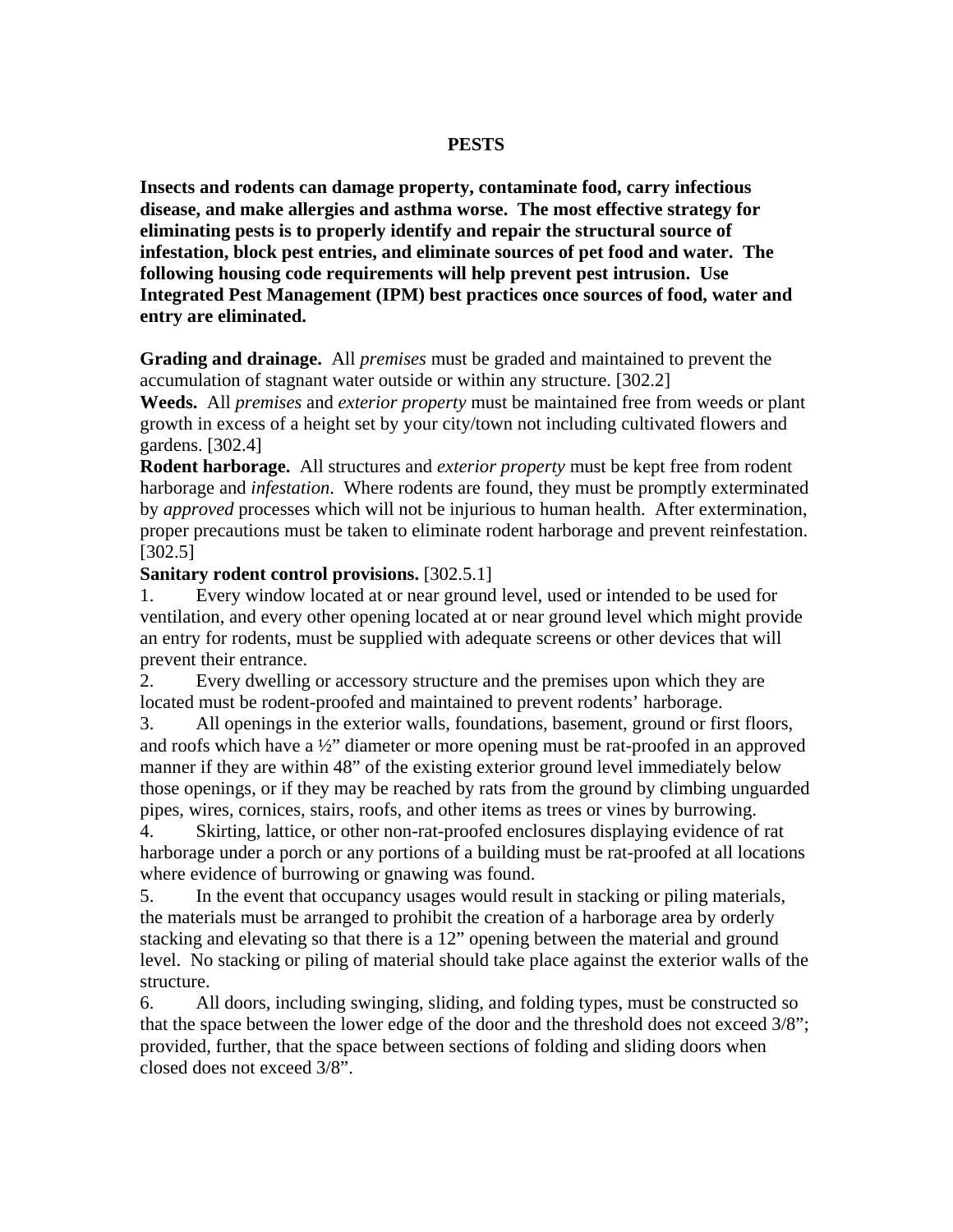7. Basement floors and/or the floors and areas in contact with the soil, and located a maximum depth of 4' or less from the grade line, must be paved with concrete or other rat impervious material.

8. Any materials used for rodent control must be acceptable to the appropriate authority.

**Foundation walls.** All foundation walls must be free from open cracks and breaks and kept in such condition as to prevent the entry of rodents and other pests. [304.5]

**Exterior walls.** All exterior walls must be free from holes, breaks, and loose or rotting materials; and maintained weatherproof. [304.6]

**Insect Screens.** During the period from May 1 to October 1, every door, window and other outside opening required for *ventilation* of habitable rooms must be supplied with *approved* tightly fitting screens of not less than 16 mesh per inch (16 mesh per 25 mm), and every screen door used for insect control must have a self-closing device in good working condition. [304.14]

**Basement hatchways.** Every *basement* hatchway must be maintained to prevent the entrance of rodents, rain and surface drainage water. [304.15]

**Guards for basement windows**. Every *basement* window that is openable must be supplied with rodent shields, storm windows or other *approved* protection against the entry of rodents. [304.16]

**Accumulation of rubbish and garbage.** All *exterior property* and *premises*, and the interior of every structure, must be free from any accumulation of *rubbish* or garbage. [308.1]

**Rubbish storage facilities.** The *owner* of every occupied *premises* must supply *approved* covered containers for *rubbish*, and the owner of the *premises* must be responsible for the removal of *rubbish.* [308.2.1]

**Garbage facilities.** The *owner* of every dwelling must supply one of the following: an *approved* mechanical food waste grinder in each *dwelling unit*; an *approved* incinerator unit in the structure available to the *occupants* in each *dwelling unit;* or an *approved* leak proof, covered, outside garbage container. [308.3.1]

**Infestation.** All structures must be kept free from insect and rodent *infestation.* All structures in which insects or rodents are found must be promptly exterminated by *approved* processes that will not be injurious to human health. After extermination, proper precautions shall be taken to prevent re infestation. [309.1]

**Pest elimination - owner**. The *owner* of any structure is responsible for extermination within the structure prior to renting or leasing the structure. [309.2]

**Pest elimination - multiple occupancy.** The *owner* of a structure containing two or more *dwelling units,* a multiple *occupancy,* a *rooming house* or a nonresidential structure is responsible for extermination in the public or shared areas of the structure and *exterior property.* If infestation is caused by failure of an occupant to prevent such *infestation* in the area occupied, the *occupant* and *owner* are responsible for extermination. [309.4]

**Pest elimination - occupant.** The *occupant* of any structure is responsible for the continued rodent and pest-free condition of the structure. **Exception:** Where the *infestations* are caused by defects in the structure, the *owner* shall be responsible for extermination. [309.5]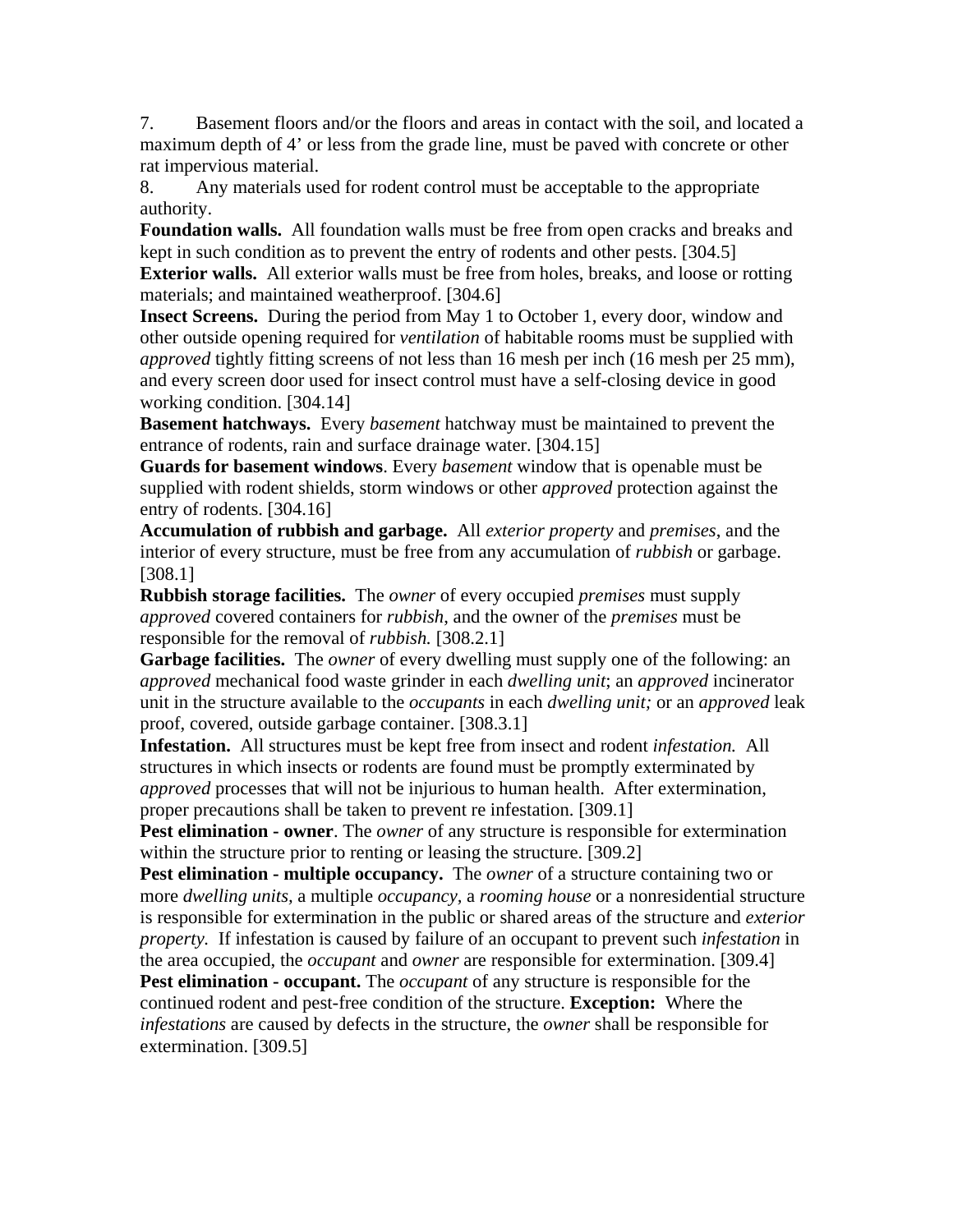# **State of Rhode Island Property Maintenance Code (SBC-6)**

Defined terms are in *italics* throughout the code. Unless otherwise expressly stated, the following terms shall, for the purposes of the above code, have the following meanings. Terms that are not defined shall have ordinarily accepted meanings such as the context implies.

Wherever the words *dwelling, dwelling unit, rooming house, rooming unit, housekeeping unit, premises*, *building* and *structure* are used in the code, they shall be construed as though they were followed by the words "or any part thereof." Words used in the singular include the plural, and the plural the singular, the masculine gender includes the feminine, and the feminine the masculine.

#### **SECTION 202 DEFINITIONS**

**APPROVED.** Means approved by the local or state authority having administrative authority.

**BASEMENT.** A portion of the building partly underground, but having less than half its clear height below the average grade of the adjoining ground.

**BATHROOM.** A room containing plumbing fixtures including a bathtub or shower.

**BEDROOM.** Any room or space used or intended to be used for sleeping purposes in either a dwelling or sleeping unit*.* 

**DETERIORATION.** To weaken, disintegrate, corrode, rust or decay and lose effectiveness.

**DWELLING UNIT.** A single unit providing complete, independent living facilities for one or more persons, including permanent provisions for living, sleeping, eating, cooking and sanitation.

**EXTERIOR PROPERTY.** The open space on the premises and on adjoining property under the control of owners or operators of such premises.

**GARBAGE.** The animal or vegetable waste resulting from the handling, preparation, cooking and consumption of food.

**HABITABLE SPACE.** The space in a structure for living, sleeping, eating or cooking. Bathrooms, toilet rooms, closets, halls, storage or utility spaces, and similar areas are not considered habitable spaces.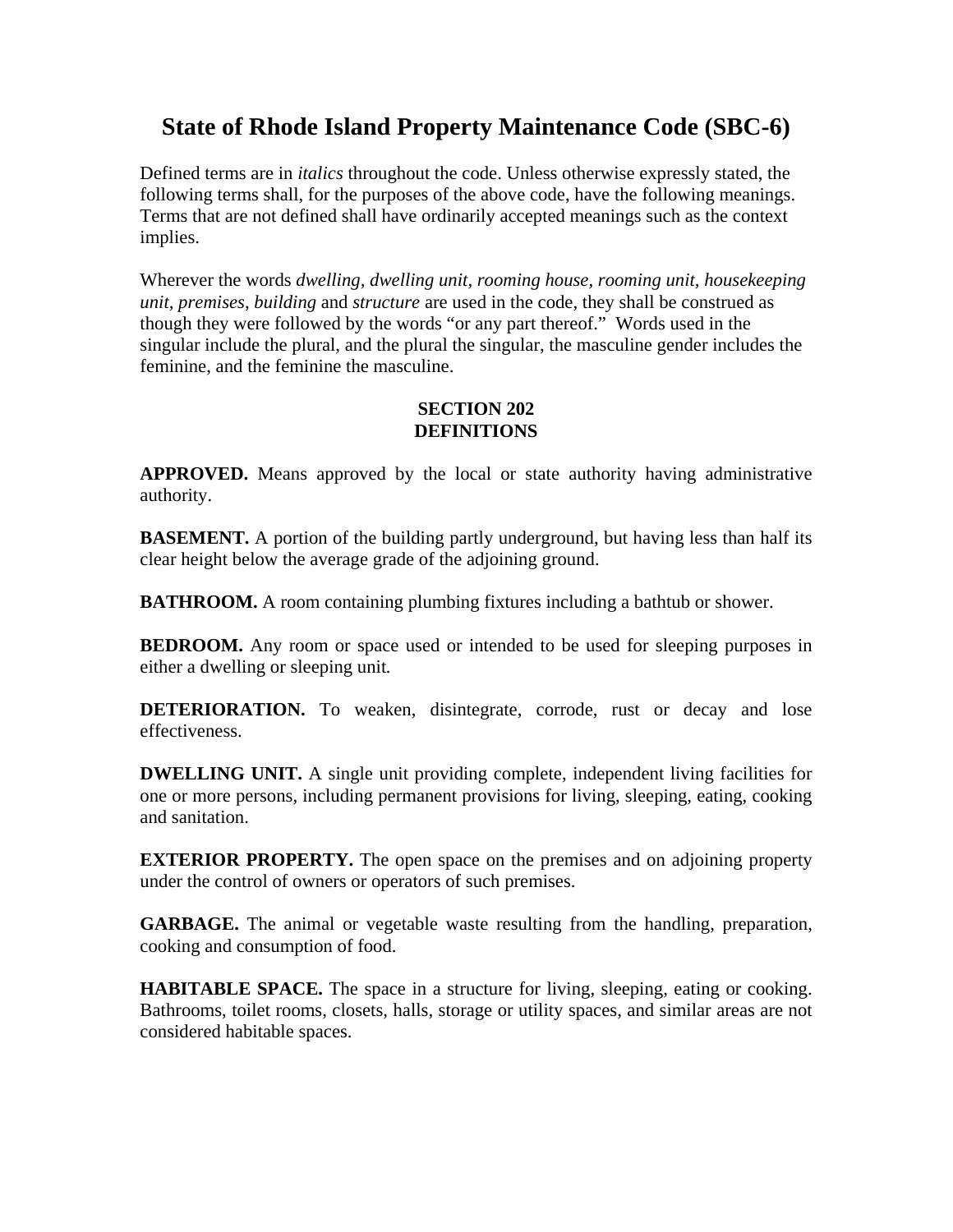**HOUSEKEEPING UNIT.** A room or group of rooms forming a single habitable space equipped and intended to be used for living, sleeping, cooking and eating which does not contain, within such a unit, a toilet, lavatory and bathtub or shower.

**INFESTATION.** The presence, within or contiguous to, a structure or premises of insects, rats, vermin or other pests.

**KITCHEN. A**ny room containing any or all of the following equipment, or area of a room within three feet (3') of that equipment: sink, and/or other device for dish washing, stove or other device for cooking, and refrigerator or other device for cool storage of food.

**OCCUPANCY.** The purpose for which a building or portion thereof is utilized or occupied.

**OCCUPANT.** Any individual living or sleeping in a building, or having possession of a space within a building.

**OWNER.** Any person, agent, operator, firm or corporation having a legal or equitable interest in the property; or recorded in the official records of the state, county or municipality as holding title to the property; or otherwise having control of the property, including the guardian of the estate of any such person, and the executor or administrator of the estate of such person if ordered to take possession of real property by a court.

**PERSON.** An individual, partnership, corporation, or any other group acting as a unit.

**PEST ELIMINATION.** The control and elimination of insects, rodents or other pests by eliminating their harborage places; by removing or making inaccessible materials that serve as their food or water; by other approved pest elimination methods.

**PLUMBING.** Means and includes all of the following supplied facilities and equipment: gas pipes, gas burning equipment, waste pipes, garbage disposal units, water closets, sinks, installed dishwashers, lavatories, bathtubs, shower baths, installed clothes washing machines, catch basins, drains, vents, and any other similar supplied fixtures, together with all connections to water, sewer, septic tank, or gas lines.

**PREMISES.** A lot, plot or parcel of land, easement or public way, including any structures thereon.

**RUBBISH.** Combustible and noncombustible waste materials, except garbage; the term shall include the residue from the burning of wood, coal, coke and other combustible materials, paper, rags, cartons, boxes, wood, excelsior, rubber, leather, tree branches, yard trimmings, tin can, metals, mineral matter, glass, crockery and dust of other similar materials.

**ROOMING UNIT.** Any room or group of rooms forming a single habitable unit occupied or intended to be occupied for sleeping or living, but not for cooking purposes.